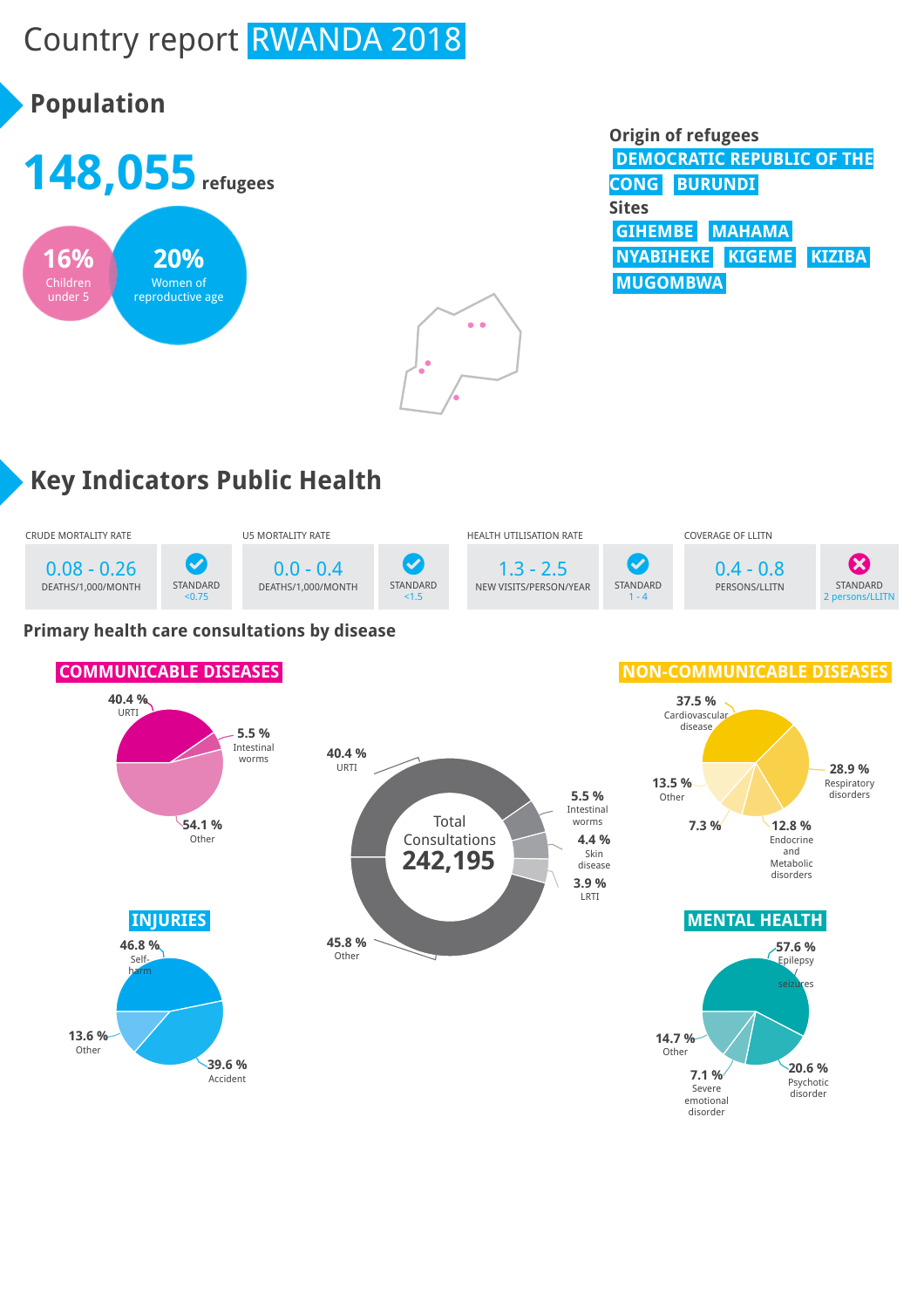## **Key Indicators Public Health**

| <b>PUBLIC HEALTH</b>                                                    | <b>INDICATOR</b> |  |
|-------------------------------------------------------------------------|------------------|--|
| Are all essential medicines internationally procured                    | Yes              |  |
| Does the operation use standard clinical protocols<br>for diabetes?     | Yes              |  |
| Is the referral system governed by SOPs?                                | Yes              |  |
| Is integrated management of childhood illness<br>(IMCI) implemented?    | Yes              |  |
| Does the operation use standard clinical protocols<br>for Hypertension? | Yes              |  |
|                                                                         |                  |  |

| Does the operation have an outbreak response plan?                                                                                                                 | Yes              |  |
|--------------------------------------------------------------------------------------------------------------------------------------------------------------------|------------------|--|
| Number of Outbreaks reported                                                                                                                                       | 0                |  |
| <b>MENTAL HEALTH</b>                                                                                                                                               | <b>INDICATOR</b> |  |
| Are mental health activities implemented as part of the<br>public health programming in 2018?                                                                      | Yes              |  |
| Do refugees have access to health staff trained in<br>MHPSS with mhGAP Intervention Guide or similar<br>tools?                                                     | Yes              |  |
| Are community outreach workers or psychosocial<br>workers available to provide psychosocial support<br>services and follow-up for people with mental<br>disorders? | Yes              |  |
| Has the operation adopted mental health intervention<br>guide?                                                                                                     | Yes              |  |
| Has there been a training for doctors, clinical officers<br>and nurses in MHPSS with mhGAP Intervention Guide?                                                     | No               |  |

## **Key Indicators Reproductive Health and HIV**

| MATERNAL MORTALITY                                                                    | ANTENATAL CARE COVERAGE                                 |                                           | SKILLED BIRTH ATTENDANCE                                                |                                        | POSTNATAL CARE COVERAGE   |                                                  |
|---------------------------------------------------------------------------------------|---------------------------------------------------------|-------------------------------------------|-------------------------------------------------------------------------|----------------------------------------|---------------------------|--------------------------------------------------|
| 8                                                                                     | $30\% - 75\%$                                           | $\boldsymbol{\Omega}$<br>STANDARD<br>>95% | 98% - 101%<br>OF ALL BIRTHS                                             | $\bm{\mathcal{S}}$<br>STANDARD<br>100% | $25% - 91%$               | $\boldsymbol{\Omega}$<br><b>STANDARD</b><br>>95% |
| <b>CONTRACEPTIVE PREVALENCE RATE</b>                                                  | ELIGIBLE RAPE SURVIVORS PROVIDED WITH PEP<br>WITHIN 72H |                                           | <b>PMTCT COVERAGE</b>                                                   |                                        | CONDOM DISTRIBUTION RATE  |                                                  |
| $\blacktriangledown$<br>$31\% - 63\%$<br><b>STANDARD</b><br>$>30\%$                   | $0\% - 100\%$                                           | Ø<br><b>STANDARD</b><br>100%              | $96\% - 106\%$                                                          | $\blacksquare$<br>STANDARD<br>100%     | $0 - 1$<br>/PERSON/MONTHS | $\blacktriangle$<br>STANDARD<br>>0.5             |
| REPRODUCTIVE HEALTH                                                                   |                                                         | <b>INDICATOR</b>                          | <b>HIV</b>                                                              |                                        |                           | <b>INDICATOR</b>                                 |
| Do refugee women have equal access to cervical cancer<br>screening as host community? |                                                         | Ø<br>Yes                                  | Advocacy for legislation protecting the rights of HIV<br>positive PoCs? |                                        |                           | Yes                                              |
| Do girls aged < 16 have access to HPV vaccination?                                    |                                                         | $\bullet$<br>Yes                          | Equal access to EMTCT services as host nationals<br>ensured?            |                                        |                           | Yes                                              |
| Do you have standard STIs case management protocols<br>in place?                      |                                                         | $\checkmark$<br>Yes                       | Are there existing ART services for the host nationals?                 |                                        |                           | Yes                                              |
| Did you have an obstetric fistula detection and referral<br>programme?                |                                                         | Ø<br>Yes                                  | Equal access to ART services as host nationals ensured?                 |                                        |                           | Yes                                              |
| Do refugees have equal access to HIV testing &<br>counselling as host nationals?      |                                                         | Ø<br>Yes                                  | Is there mandatory HIV testing for refugees?                            |                                        |                           | <b>No</b>                                        |

## **Nutrition**